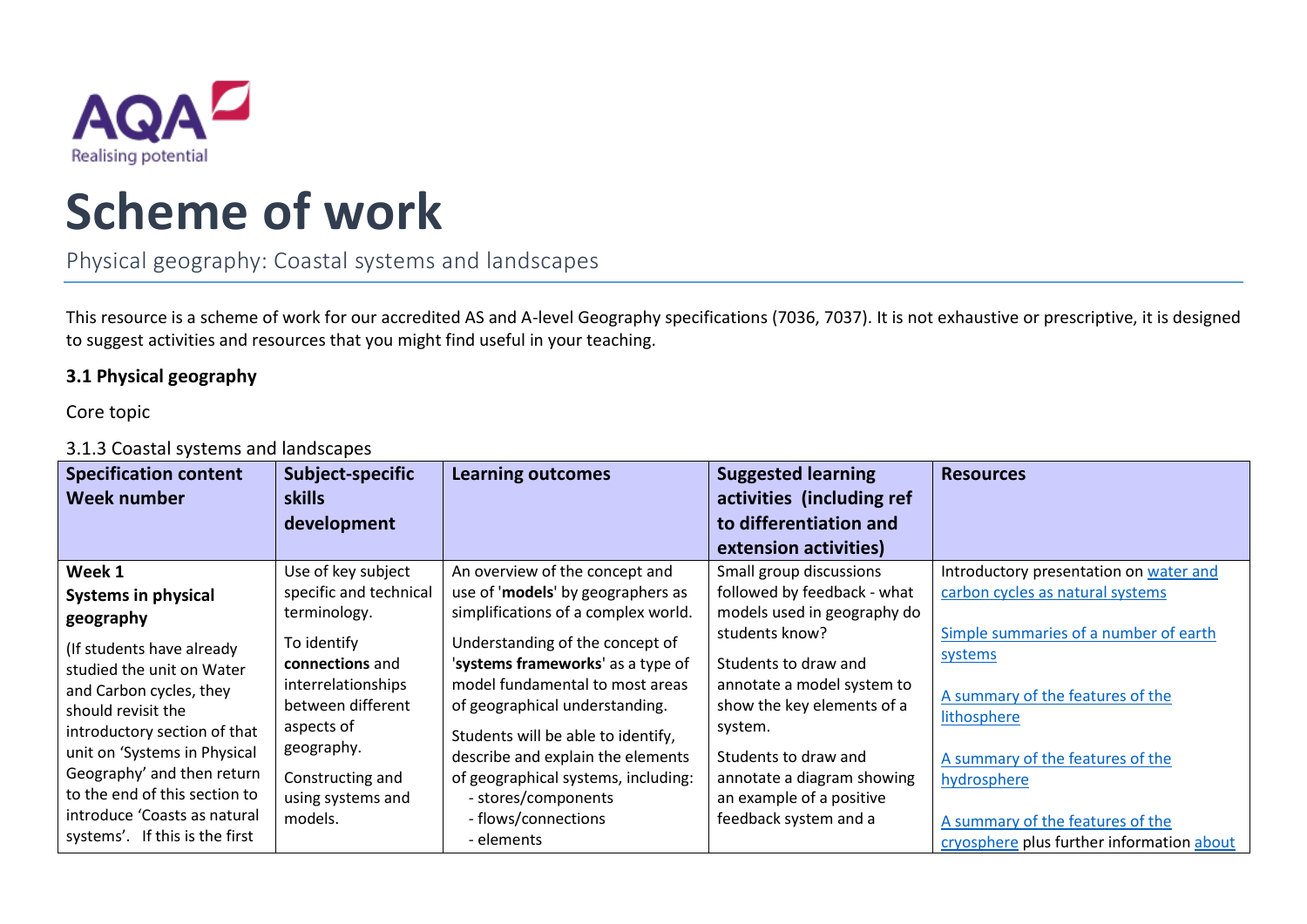| physical geography element                                                                                                                                                                                                                                                                                                                                                                                                                        | Labelling and | - attributes                                                                                                                                                                                                                                                                                                                                                                                                                                                                                                                                                                                                                                                                                                            | negative feedback system.                                                                                                                                                                                                                                                                                                                                                            | the cryosphere                                                           |
|---------------------------------------------------------------------------------------------------------------------------------------------------------------------------------------------------------------------------------------------------------------------------------------------------------------------------------------------------------------------------------------------------------------------------------------------------|---------------|-------------------------------------------------------------------------------------------------------------------------------------------------------------------------------------------------------------------------------------------------------------------------------------------------------------------------------------------------------------------------------------------------------------------------------------------------------------------------------------------------------------------------------------------------------------------------------------------------------------------------------------------------------------------------------------------------------------------------|--------------------------------------------------------------------------------------------------------------------------------------------------------------------------------------------------------------------------------------------------------------------------------------------------------------------------------------------------------------------------------------|--------------------------------------------------------------------------|
| studied, complete an                                                                                                                                                                                                                                                                                                                                                                                                                              | annotation of | -relationships.                                                                                                                                                                                                                                                                                                                                                                                                                                                                                                                                                                                                                                                                                                         |                                                                                                                                                                                                                                                                                                                                                                                      |                                                                          |
| introductory lesson covering                                                                                                                                                                                                                                                                                                                                                                                                                      | diagrams.     |                                                                                                                                                                                                                                                                                                                                                                                                                                                                                                                                                                                                                                                                                                                         | Repeat group discussion to                                                                                                                                                                                                                                                                                                                                                           | A summary of the features of the                                         |
| the 'systems in physical                                                                                                                                                                                                                                                                                                                                                                                                                          |               | Students will be able to identify,                                                                                                                                                                                                                                                                                                                                                                                                                                                                                                                                                                                                                                                                                      | see if students can now think                                                                                                                                                                                                                                                                                                                                                        | atmosphere                                                               |
|                                                                                                                                                                                                                                                                                                                                                                                                                                                   |               | describe and explain common                                                                                                                                                                                                                                                                                                                                                                                                                                                                                                                                                                                                                                                                                             | of any more examples of                                                                                                                                                                                                                                                                                                                                                              |                                                                          |
|                                                                                                                                                                                                                                                                                                                                                                                                                                                   |               |                                                                                                                                                                                                                                                                                                                                                                                                                                                                                                                                                                                                                                                                                                                         |                                                                                                                                                                                                                                                                                                                                                                                      |                                                                          |
| geography' material<br>outlined in this section)<br>• Systems in physical<br>geography: Systems<br>concepts and their<br>application to the<br>development of coastal<br>landscapes: inputs-<br>outputs, energy,<br>stores/components,<br>flows/transfers,<br>positive/negative<br>feedback, dynamic<br>equilibrium.<br>• The concepts of landform<br>and landscape and how<br>related landforms<br>combine to form<br>characteristic landscapes. |               | characteristics of systems<br>including:<br>- boundaries<br>- inputs<br>- outputs<br>- flows.<br>Students will understand systems<br>that are classified as:<br>- isolated systems<br>- closed systems<br>- open systems.<br>Students will understand systems<br>as being in a state of dynamic<br>equilibrium that includes:<br>- positive feedback<br>- negative feedback.<br>Students will be able to identify the<br>four major subsystems of the<br>earth:<br>- atmosphere<br>- lithosphere<br>- hydrosphere<br>- biosphere.<br>To understand that these are<br>interlinked as a 'cascading system'.<br>Coasts as natural systems<br>Students will be able to identify<br>coastal environments as open<br>systems. | systems in geography.<br>Students to work in<br>pairs/small groups to think of<br>ways in which the four<br>'spheres' are interlinked,<br>then feedback and share<br>ideas.<br>Opportunity here for a short<br>research task for<br>interconnections.<br>Practice low-tariff exam<br>questions to assess learning -<br>peer assessment<br>opportunity.<br>Small group discussion/Q&A | An online lesson activity investigating<br>connections in the atmosphere |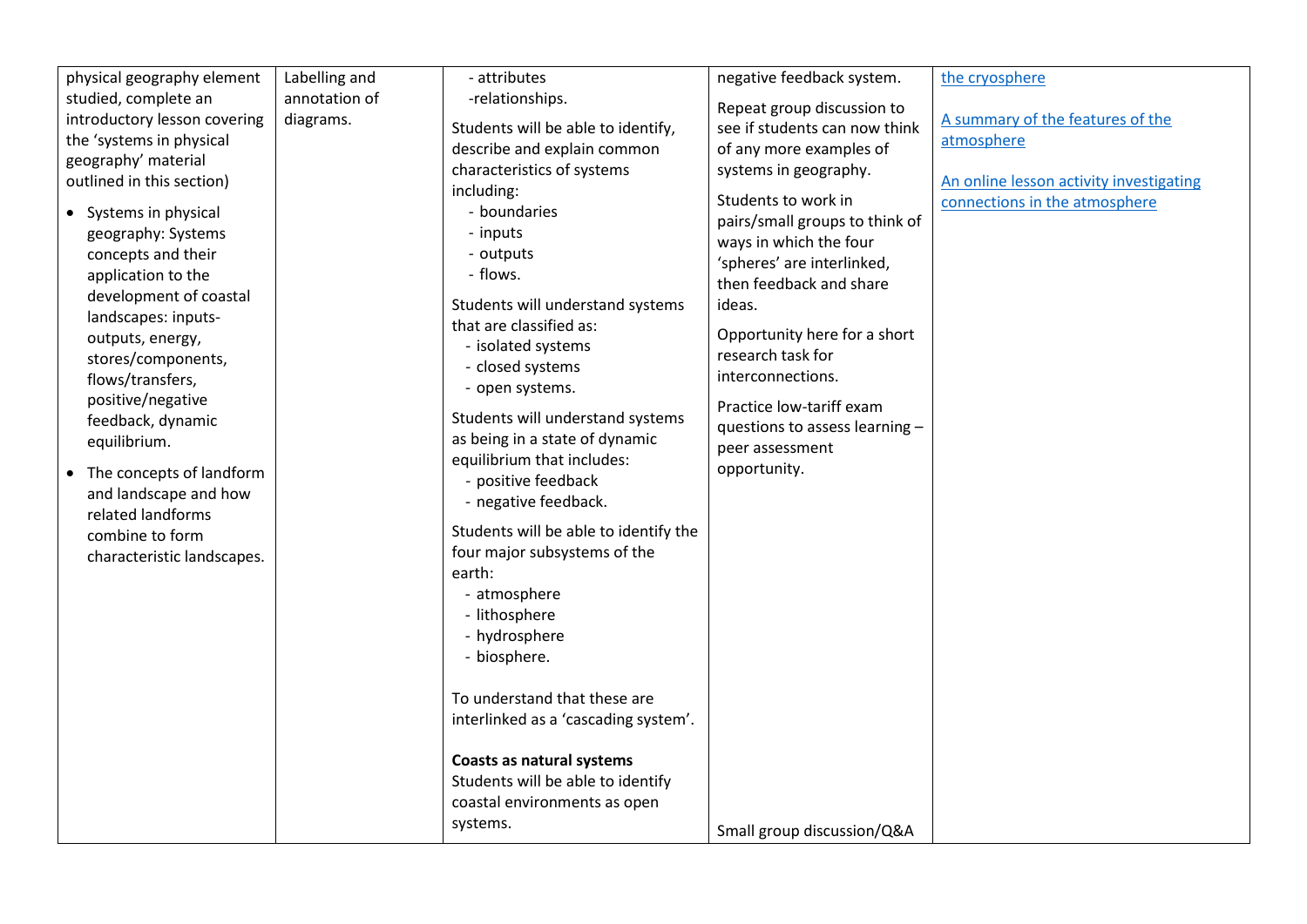|                                                                                              |                                                              | Students will be able to identify the<br>different elements of a coastal<br>system, including:<br>inputs<br>components/stores<br>transfers/flows<br>outputs.<br>Students will be able to understand<br>coastal landscapes as being in<br>dynamic equilibrium that includes:<br>positive feedback<br>negative feedback. | to understand coasts as open<br>systems.<br>Construct and annotate a<br>diagram to illustrate various<br>elements of the coast as an<br>open system.<br>Paired/small group task to<br>identify examples of positive<br>and negative feedback in<br>coastal landscapes.<br>Students to draw and<br>annotate a diagram showing<br>an example of a positive or<br>negative feedback in a<br>coastal landscape.<br>Once all students have<br>illustrated one example of<br>feedback at the coast, there<br>is the opportunity for<br>individuals/small groups to<br>research for others. |                                                                                                                                                                 |
|----------------------------------------------------------------------------------------------|--------------------------------------------------------------|------------------------------------------------------------------------------------------------------------------------------------------------------------------------------------------------------------------------------------------------------------------------------------------------------------------------|--------------------------------------------------------------------------------------------------------------------------------------------------------------------------------------------------------------------------------------------------------------------------------------------------------------------------------------------------------------------------------------------------------------------------------------------------------------------------------------------------------------------------------------------------------------------------------------|-----------------------------------------------------------------------------------------------------------------------------------------------------------------|
|                                                                                              |                                                              | <b>Coasts as characteristic landscapes</b><br>Students will understand the<br>concepts of:<br>- landform<br>- landscape.                                                                                                                                                                                               | Small group discussion to<br>identify prior knowledge of<br>coastal landforms.<br>Discuss what represents a<br>characteristic coastal                                                                                                                                                                                                                                                                                                                                                                                                                                                |                                                                                                                                                                 |
|                                                                                              |                                                              | Students will appreciate that<br>characteristic coastal landscapes<br>are the combination of related<br>landforms.                                                                                                                                                                                                     | landscape.<br>(Specific landforms and<br>landscapes are studied in<br>detail later.)                                                                                                                                                                                                                                                                                                                                                                                                                                                                                                 |                                                                                                                                                                 |
| Weeks 2-3<br><b>Systems and processes</b><br>• Sources of energy in<br>coastal environments: | Use of key subject<br>specific and technical<br>terminology. | Students will be able to identify<br>different zones of the coastline, to<br>include:<br>- backshore                                                                                                                                                                                                                   | Construct a diagram to<br>illustrate the different coastal<br>zones.                                                                                                                                                                                                                                                                                                                                                                                                                                                                                                                 | There are a huge range of resources online<br>covering all aspects of coastal processes<br>especially erosion and weathering. Some<br>examples are given below: |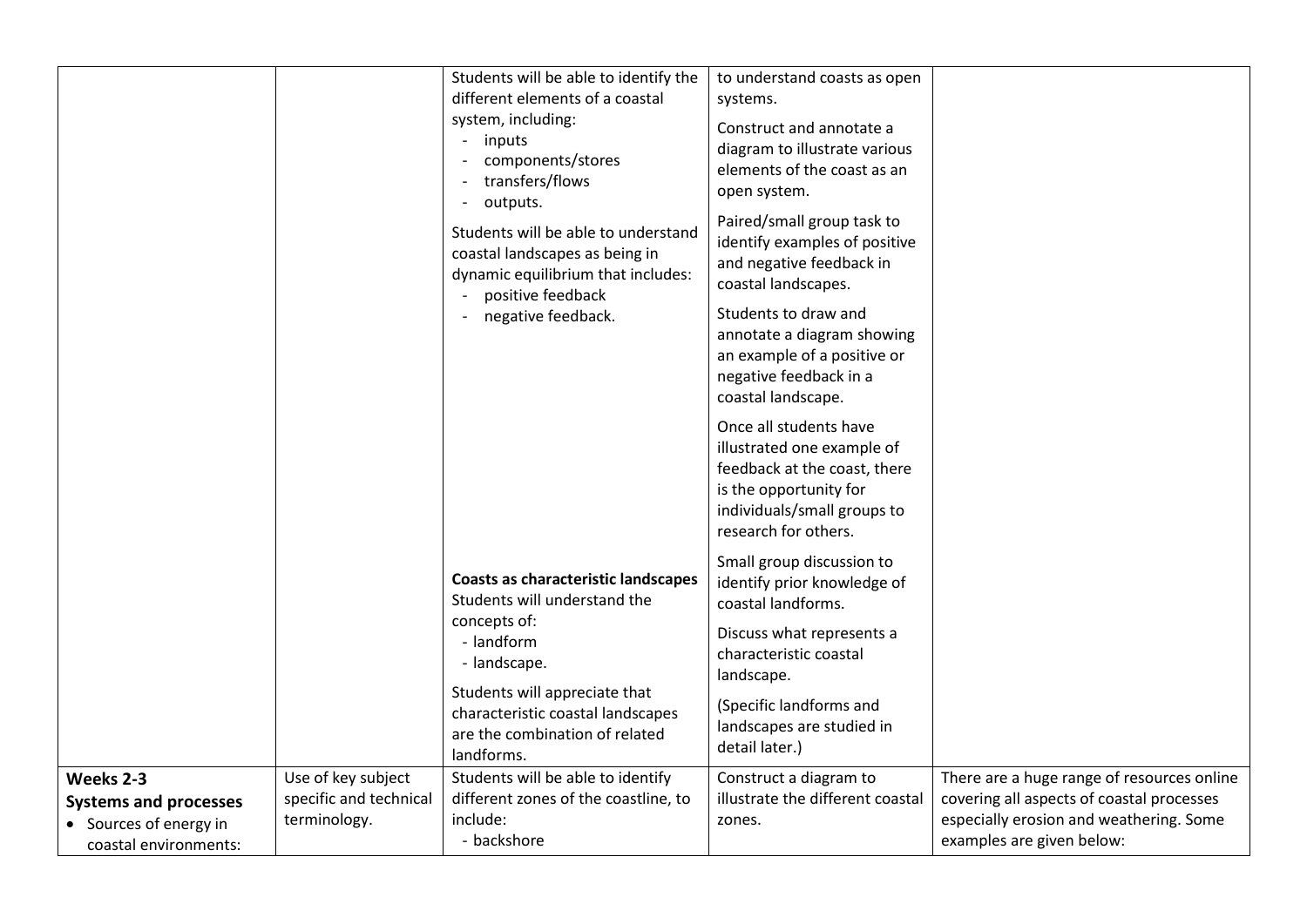| winds, waves                                     | Opportunities to        | - foreshore                           | Paired/small group discussion |                                          |
|--------------------------------------------------|-------------------------|---------------------------------------|-------------------------------|------------------------------------------|
| (constructive and                                | develop skills such as  | - inshore                             | to identify sources of energy |                                          |
| destructive), currents and                       | drawing, labelling      | - offshore                            | at the coast.                 |                                          |
| tides. Low energy and                            | and annotating          | - nearshore                           | Students to explore energy at |                                          |
| high energy coasts.                              | diagrams.               | - swash zone                          | the coast including:          |                                          |
| Sediment sources, cells                          | Opportunity to          | - surf zone                           | - Wind - idea of fetch, and   | Summary of fetch and the effect of wind  |
| and budgets.                                     | measure/study           | - breaker zone.                       | global pattern of major       |                                          |
| Geomorphological<br>$\bullet$                    | characteristics of      |                                       |                               | Interactive map of current surface winds |
| processes: weathering,                           | waves and other         | Students will be able to identify,    | winds - opportunity to        |                                          |
| mass movement, erosion,                          |                         | and analyse the characteristics of    | study atlas maps to           |                                          |
| transportation and                               | coastal processes       | the sources of energy in a coastal    | identify coasts exposed to    |                                          |
| deposition.                                      | including erosion,      | system, including:                    | large and small fetch         |                                          |
| Distinctively coastal                            | transportation,         | - wind                                | - Waves - discuss the         |                                          |
| processes: marine:                               | deposition and          | - waves                               | characteristics of waves.     |                                          |
| erosion - hydraulic                              | weathering.             | - tides                               | Opportunity to use the        | Summary of wave formation                |
| action, wave quarrying,                          | Handling primary and    | - sea currents.                       | internet, text or VLE         |                                          |
| corrosion/abrasion,                              | secondary sources of    | Students will be able to identify the | resources to research the     | Video explanation of many aspects of the |
| cavitation, solution,                            | data.                   | sources of sediment for the coastal   | characteristics of waves.     | features of waves                        |
| attrition; transportation:                       |                         | system, including:                    | Construct diagrams of the     |                                          |
| traction, suspension                             | Online research.        | - rivers and streams reaching the     | characteristics of waves.     |                                          |
| (longshore/littoral drift)                       | Constructing and        | coast                                 | - Research constructive and   |                                          |
| and deposition; sub-                             | interpreting a range    | - estuaries                           | destructive waves -           |                                          |
|                                                  | of graphical and        | - cliff erosion                       | annotate photographs and      |                                          |
| aerial weathering, mass<br>movement and run off. | statistical techniques. | - offshore sand banks                 | diagrams to identify          |                                          |
|                                                  |                         | - material from a biological origin.  | characteristics.              |                                          |
|                                                  | Using a range of        |                                       | - Use atlas or internet maps  |                                          |
|                                                  | maps to identify        | Students identify the features of     | to produce a map of ocean     | Simple map of major ocean currents       |
|                                                  | coastal features.       | coastal sediment cells - to           | currents, accompanied by      |                                          |
|                                                  | Opportunity to apply    | understand these using a systems      | video notes to                | Exploration of the causes and effects of |
|                                                  | systems theory to       | approach.                             | describe/explain the          | surface ocean currents                   |
|                                                  | identify the inputs,    | Understanding of the concept of       | pattern of ocean currents.    |                                          |
|                                                  | processes, and          | the coastal sediment budget,          | - Discuss different types of  |                                          |
|                                                  | outputs operating at    | including:                            | ocean currents in the         | Exploration of ocean currents in coastal |
|                                                  | the coastal zone.       | - positive budgets                    | coastal zone.                 | areas                                    |
|                                                  |                         | - negative budgets.                   | - Q&A/group discussion        |                                          |
|                                                  |                         | To explore these using a systems      | about tides. Following        | Detailed video explanation of ocean      |
|                                                  |                         | approach.                             | short explanatory video,      | currents                                 |
|                                                  |                         |                                       | construct annotated           |                                          |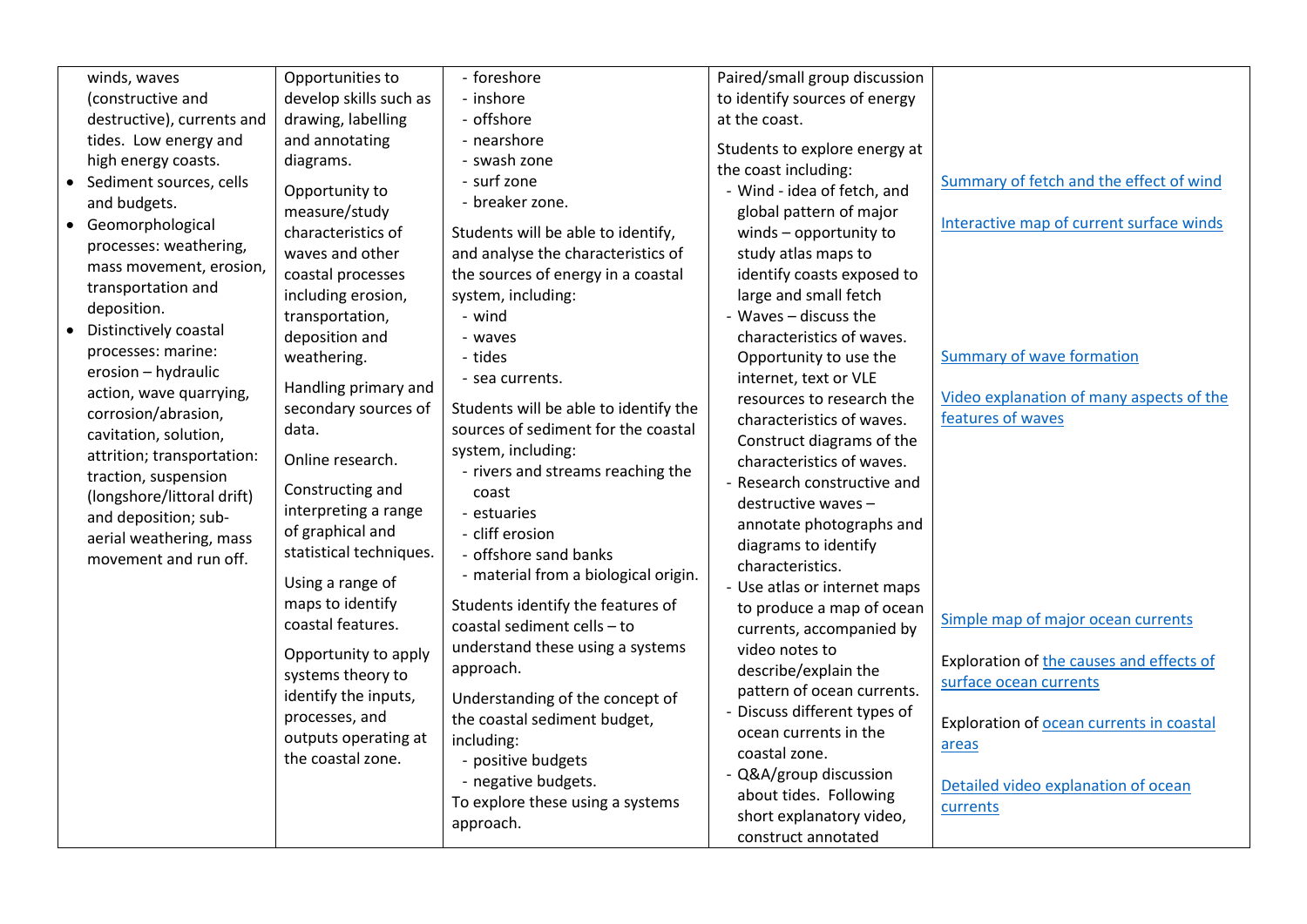| Students will understand that<br>coastlines are affected by two main<br>sets of geomorphological<br>processes:<br>- marine processes, including:<br>$\circ$ marine erosion - hydraulic<br>action; Wave quarrying;<br>abrasion/corrasion; attrition;<br>contribution of<br>solution/corrosion<br>$\circ$ marine transportation -<br>traction; saltation;<br>suspension; solution;<br>longshore/littoral drift<br>$\circ$ marine and aeolian<br>deposition<br>- Sub-aerial processes, including<br>$\circ$ sub-aerial weathering -<br>mechanical/physical;<br>biological; chemical<br>mass movement - landslides;<br>$\circ$<br>rock falls; mudflows;<br>rotational slip/ slumping<br>o run-off. | diagrams to illustrate high<br>and low tides, neap and<br>spring tides, and the role<br>of the alignment of earth,<br>moon and sun.<br>- Research opportunity to<br>find out about high and<br>low energy coasts -<br>possibly produce a short<br>presentation/poster<br>information<br>sheet/electronic resource<br>about each and identify an<br>illustrative example of<br>each.<br>- Q&A/paired discussion<br>about where coastal<br>sediment comes from.<br>Following an introduction to<br>sediment cells, research the<br>sediment cells and sub cells<br>of England and Wales -<br>identify these on an outline<br>map, then identify and map<br>the characteristics of the<br>most local cell. Draw simple<br>flow diagrams to illustrate<br>the concepts of a positive<br>and negative sediment | 3 minute video on "motion in the ocean"<br>covering tides and ocean currents<br>Detailed video exploring tides, with links to<br>activities and other information about<br>tides<br>A summary of wave characteristics,<br>including high and low energy coastlines<br>Short video on 'where coastal sediment<br>comes from<br>US Geological Survey information on<br>sediment cells and budgets<br>There is a Geofile article with a good<br>summary of coastal systems including<br>sediment cells.<br>Maps of the sediment cells of England and<br>Wales are easy to find online.<br>US Geological Survey information on<br>coastal land loss and sediment budgets<br>Video introduction to processes of coastal |
|------------------------------------------------------------------------------------------------------------------------------------------------------------------------------------------------------------------------------------------------------------------------------------------------------------------------------------------------------------------------------------------------------------------------------------------------------------------------------------------------------------------------------------------------------------------------------------------------------------------------------------------------------------------------------------------------|-----------------------------------------------------------------------------------------------------------------------------------------------------------------------------------------------------------------------------------------------------------------------------------------------------------------------------------------------------------------------------------------------------------------------------------------------------------------------------------------------------------------------------------------------------------------------------------------------------------------------------------------------------------------------------------------------------------------------------------------------------------------------------------------------------------|--------------------------------------------------------------------------------------------------------------------------------------------------------------------------------------------------------------------------------------------------------------------------------------------------------------------------------------------------------------------------------------------------------------------------------------------------------------------------------------------------------------------------------------------------------------------------------------------------------------------------------------------------------------------------------------------------------------------|
|                                                                                                                                                                                                                                                                                                                                                                                                                                                                                                                                                                                                                                                                                                |                                                                                                                                                                                                                                                                                                                                                                                                                                                                                                                                                                                                                                                                                                                                                                                                           |                                                                                                                                                                                                                                                                                                                                                                                                                                                                                                                                                                                                                                                                                                                    |
|                                                                                                                                                                                                                                                                                                                                                                                                                                                                                                                                                                                                                                                                                                | budget.<br>Practice low-tariff exam<br>questions to assess learning -<br>peer assessment                                                                                                                                                                                                                                                                                                                                                                                                                                                                                                                                                                                                                                                                                                                  | erosion<br>Brief summary of a range of coastal<br>processes including a short video clip                                                                                                                                                                                                                                                                                                                                                                                                                                                                                                                                                                                                                           |
|                                                                                                                                                                                                                                                                                                                                                                                                                                                                                                                                                                                                                                                                                                | opportunity.<br>Q&A/paired discussion - how<br>does the sea erode the land?                                                                                                                                                                                                                                                                                                                                                                                                                                                                                                                                                                                                                                                                                                                               | illustrating fluvial transport<br>Simple introduction to coastal deposition                                                                                                                                                                                                                                                                                                                                                                                                                                                                                                                                                                                                                                        |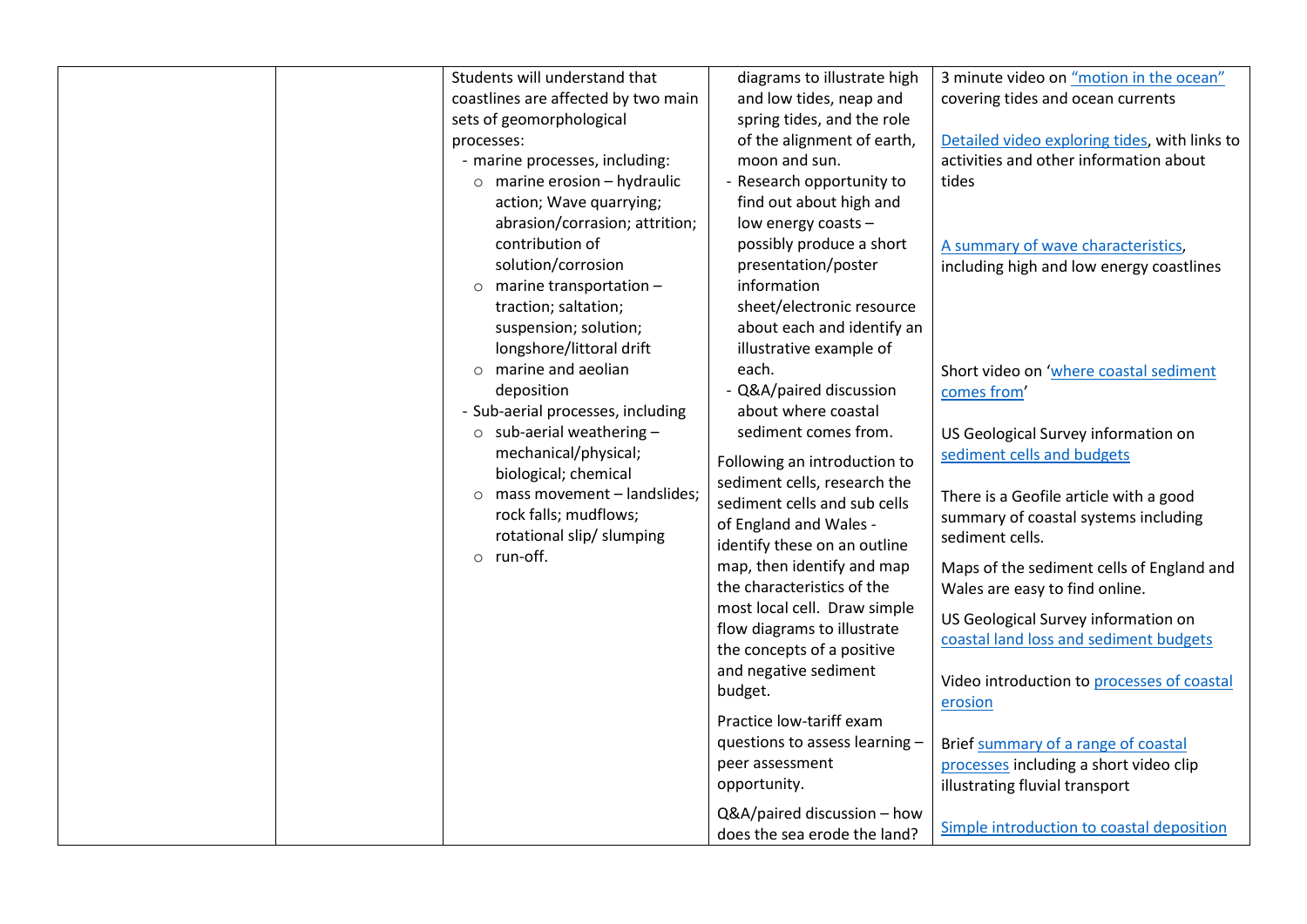|  | Ensure students have notes                                      | but also has links to landforms, climate    |
|--|-----------------------------------------------------------------|---------------------------------------------|
|  | of the processes of coastal                                     | change and fieldwork ideas.                 |
|  | erosion.                                                        |                                             |
|  |                                                                 | A very simple summary of longshore drift    |
|  | Group discussion to establish<br>the factors affecting the rate |                                             |
|  | of coastal erosion.                                             | Short animation of longshore drift          |
|  |                                                                 |                                             |
|  | In pairs/small groups                                           | A guide to completing an investigation into |
|  | research the processes of<br>marine transportation and          | longshore drift                             |
|  | deposition and produce a                                        |                                             |
|  | revision resource: mind-map/                                    |                                             |
|  | PowerPoint/Prezi                                                |                                             |
|  | presentation/animation/                                         |                                             |
|  | information sheet/poster etc.                                   |                                             |
|  | Construct annotated diagram                                     |                                             |
|  | to illustrate the process of                                    |                                             |
|  | longshore/littoral drift.                                       |                                             |
|  | Q&A to think about the                                          |                                             |
|  | conditions under which                                          |                                             |
|  | material is deposited at the                                    |                                             |
|  | coast - may wish to think                                       |                                             |
|  | about wave and wind action.                                     |                                             |
|  | Possible fieldwork                                              |                                             |
|  | investigation into a range of                                   |                                             |
|  | these coastal processes on a                                    |                                             |
|  | local beach.                                                    |                                             |
|  | Following mostly teacher led                                    |                                             |
|  | learning around marine                                          |                                             |
|  | erosion, transport and                                          | Summary information and video clips of      |
|  | deposition, there is an<br>opportunity for students to          | sub-aerial weathering and mass movement     |
|  | research the processes of                                       |                                             |
|  | sub-aerial weathering, mass                                     | Lesson ideas for many aspects of coastal    |
|  | movement and runoff                                             | processes including weathering and mass     |
|  | affecting the coast. The                                        |                                             |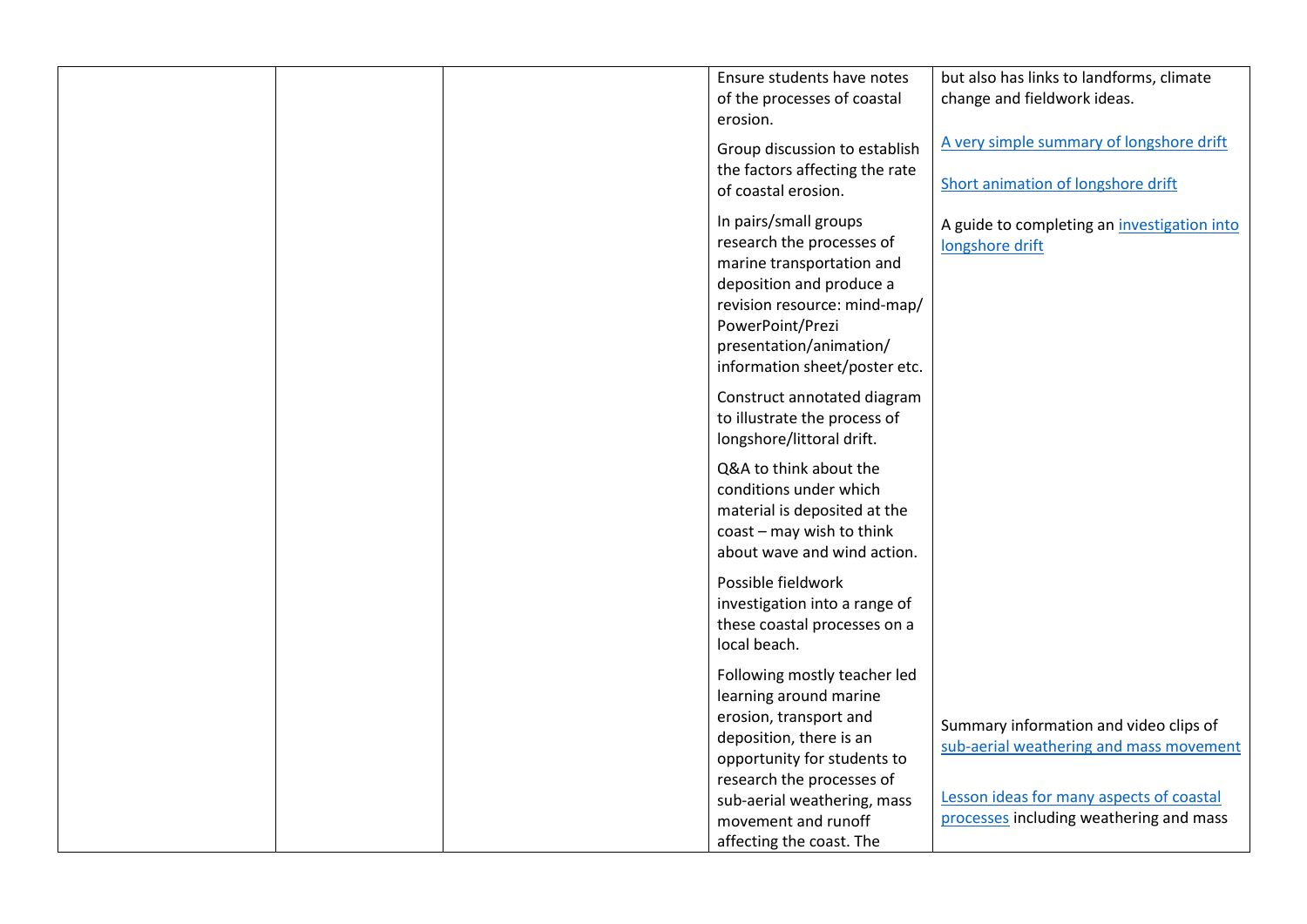|                                                                                                                     |                                                                          |                                                                                                   | outcome could be a written<br>report, revision notes, video<br>presentation to go on a VLE,<br>large poster/information<br>sheet, model answers to<br>sample exam questions on<br>the topic. Also give named<br>illustrative examples of<br>places where the processes<br>are occurring (not extended<br>case studies).<br>Again there are opportunities<br>to visit a local coast and<br>investigate which are the<br>dominant weathering<br>processes and why. | movement.                                                                                             |
|---------------------------------------------------------------------------------------------------------------------|--------------------------------------------------------------------------|---------------------------------------------------------------------------------------------------|------------------------------------------------------------------------------------------------------------------------------------------------------------------------------------------------------------------------------------------------------------------------------------------------------------------------------------------------------------------------------------------------------------------------------------------------------------------|-------------------------------------------------------------------------------------------------------|
| Weeks 4-5<br><b>Coastal landscape</b>                                                                               | Use of key subject<br>specific and technical                             | Students will revisit the idea of<br>distinctive coastal landscapes                               | Q&A/discussion to define<br>'landforms' and 'landscapes'.                                                                                                                                                                                                                                                                                                                                                                                                        | Simple resources about various aspects of<br>the coast with many effective images and                 |
| development<br>This content must include                                                                            | terminology.<br>Develop knowledge                                        | resulting from a combination of<br>related landforms.                                             | For each erosional landform<br>listed in the specification, use                                                                                                                                                                                                                                                                                                                                                                                                  | a range of video clips and diagrams                                                                   |
| study of a variety of<br>landscapes from beyond the                                                                 | and understanding of<br>a range of related                               | Students will be able to describe<br>the characteristics and analyse the                          | a range of resources to<br>produce a revision                                                                                                                                                                                                                                                                                                                                                                                                                    | Video clip discussing factors affecting<br>coastal erosion and resultant landforms                    |
| United Kingdom (UK) but<br>may also include UK<br>examples.<br>• Origin and development                             | landforms that<br>combine to form<br>distinctive coastal                 | factors and processes in the<br>development of landforms and<br>landscapes of coastal erosion,    | card/sheet (or electronic<br>resource). To include:<br>annotated sketch/                                                                                                                                                                                                                                                                                                                                                                                         | How erosional landforms are linked with<br>the impacts of climate change                              |
| of landforms and<br>landscapes of coastal                                                                           | landscapes.<br>To identify                                               | including:<br>- cliffs and wave cut platforms<br>- cliff profile features - caves,                | diagram showing its<br>characteristics<br>a flow diagram giving a<br>$\blacksquare$                                                                                                                                                                                                                                                                                                                                                                              | Coastal erosion is widely covered in a<br>range of paper or online resources.                         |
| erosion: Cliffs and wave<br>cut platforms, cliff profile<br>features including caves,<br>arches and stacks; factors | connections and<br>interrelationships<br>between different<br>aspects of | arches and stacks.<br>Students will be able to describe<br>the characteristics and analyse the    | sequenced explanation<br>of formation - explaining<br>processes in their                                                                                                                                                                                                                                                                                                                                                                                         | Video presentation of the effects of coastal<br>erosion including animations of erosional<br>features |
| and processes in their<br>development.<br>Origin and development                                                    | geography.<br>Opportunities to<br>develop skills such as                 | factors and processes in the<br>development of landforms and<br>landscapes of coastal deposition, | development.<br>factors affecting their<br>formation<br>reference to inputs,                                                                                                                                                                                                                                                                                                                                                                                     | British Geological Society's case studies of<br>coastlines affected by erosion with                   |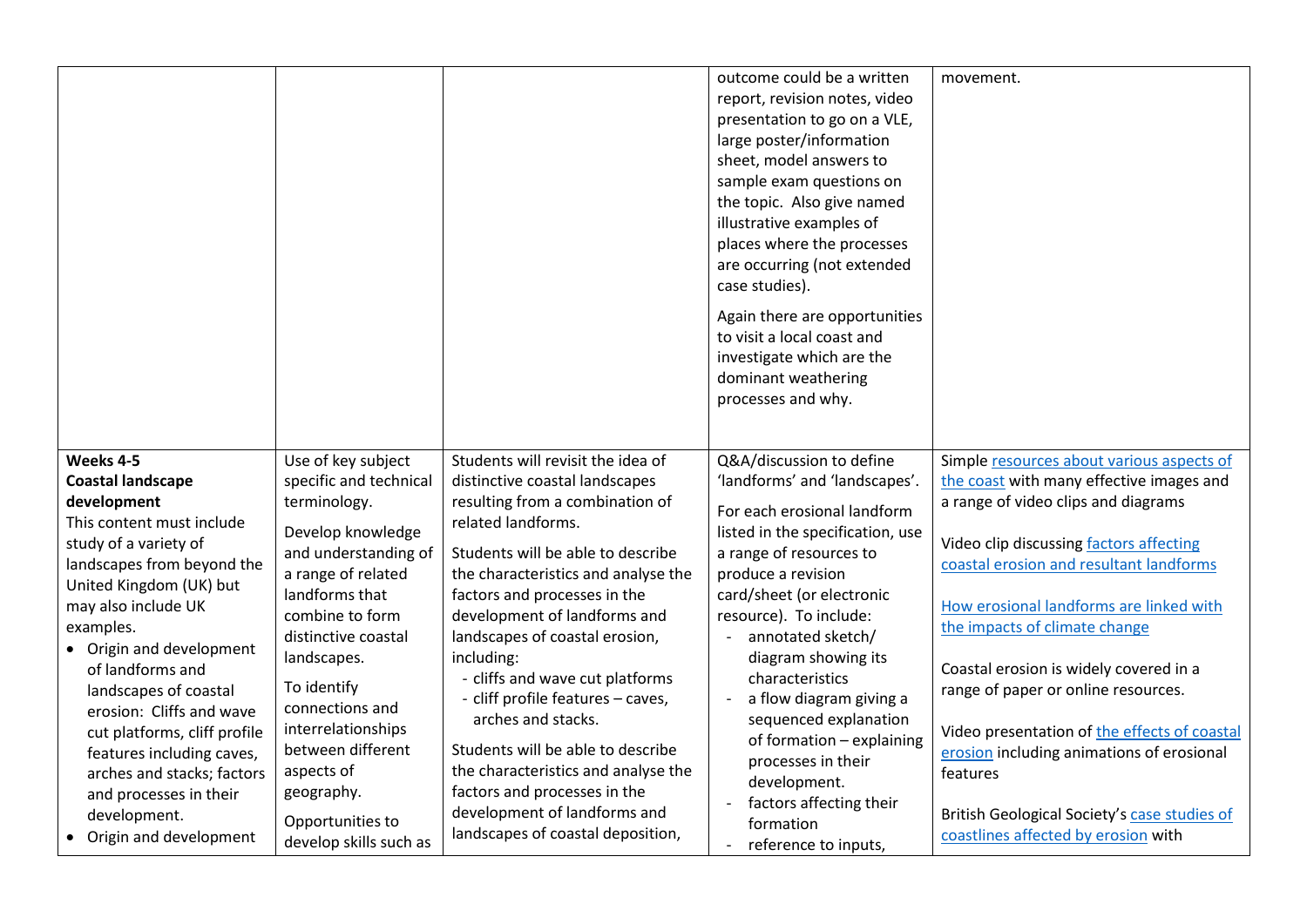| of landforms and<br>landscapes of coastal<br>deposition. Beaches,<br>simple and compound<br>spits, tombolos, offshore<br>bars, barrier beaches and<br>islands and sand dunes;<br>factors and processes in<br>their development.<br>Estuarine<br>mudflat/saltmarsh<br>environments and<br>associated landscapes;<br>factors and processes in<br>their development.<br>Eustatic, isostatic and<br>tectonic sea level change:<br>major changes in sea<br>level in the last 10,000<br>years.<br>Coastlines of emergence<br>and submergence. Origin<br>and development of<br>associate landforms:<br>raised beaches, marine<br>platforms; rias, fjords,<br>Dalmatian coasts.<br>Recent and predicted<br>climatic change and<br>potential impact on<br>coasts.<br>The relationship between<br>process, time, landforms<br>and landscapes in coastal<br>settings. | drawing, labelling<br>and annotating<br>diagrams.<br>Opportunity to<br>analyse and present<br>geographical data<br>employing a variety<br>of graphical<br>techniques and<br>descriptive statistics<br>(see skills checklist).<br>Opportunity to use a<br>range of sources of<br>information to<br>research the impacts<br>of recent and<br>predicted sea level<br>change on coasts.<br>Opportunity to<br>construct arguments<br>about the impacts of<br>climate change and<br>come to valid<br>conclusions. | including:<br>- beaches<br>- simple and compound spits<br>- tombolos<br>- offshore bars<br>- barrier beaches and islands<br>- sand dunes.<br>Students will be able to describe<br>the characteristics and analyse the<br>factors and processes in the<br>development of estuarine<br>mudflat/saltmarsh environments<br>and associated landscapes.<br>Students will understand the<br>causes and impacts of eustatic,<br>isostatic and tectonic sea level<br>change, especially major changes in<br>sea level in the last 10,000 years.<br>Students will be able to describe<br>the characteristics and analyse the<br>factors and processes in the<br>development of landforms of<br>coastlines of emergence and<br>submergence, including:<br>- raised beaches and marine<br>platforms<br>- rias, fjords and Dalmatian<br>coasts.<br>Understanding of the nature and<br>causes of recent and predicted<br>climate change and the potential<br>impact on coasts.<br>Students will explore the<br>relationship between process,<br>time, landforms and landscapes in | processes and outputs of<br>erosional coastal<br>landscapes<br>a named illustrative<br>example (not developed<br>case study) from a local<br>UK area and one from<br>beyond the UK<br>a summary of the<br>timescales involved in<br>the formation of the<br>landforms.<br>Identify an area of the coast<br>dominated by coastal erosion<br>and the individual landforms<br>that have combined to form<br>the distinctive landscape they<br>see. (There is an opportunity<br>to investigate<br>landforms/landscapes in the<br>field.)<br>For each depositional<br>landform listed in the<br>specification students should<br>follow the same approach as<br>above and use a range of<br>resources to produce a<br>revision card/sheet (or<br>electronic resource).<br>Then identify an area of the<br>coast dominated by<br>deposition and identify the<br>individual landforms that<br>have combined to form the<br>distinctive landscape they<br>see. (There is an opportunity | interesting information and images<br>Coastal deposition is widely covered in a<br>range of paper or online resources.<br>Summary of some depositional features<br>Information on coastal deposition with in-<br>depth text and interesting images and<br>photos<br>There is a good Geo Factsheet on coastal<br>deposition.<br>Videos on coastal sand dunes and sand<br>dune formation |
|------------------------------------------------------------------------------------------------------------------------------------------------------------------------------------------------------------------------------------------------------------------------------------------------------------------------------------------------------------------------------------------------------------------------------------------------------------------------------------------------------------------------------------------------------------------------------------------------------------------------------------------------------------------------------------------------------------------------------------------------------------------------------------------------------------------------------------------------------------|-------------------------------------------------------------------------------------------------------------------------------------------------------------------------------------------------------------------------------------------------------------------------------------------------------------------------------------------------------------------------------------------------------------------------------------------------------------------------------------------------------------|---------------------------------------------------------------------------------------------------------------------------------------------------------------------------------------------------------------------------------------------------------------------------------------------------------------------------------------------------------------------------------------------------------------------------------------------------------------------------------------------------------------------------------------------------------------------------------------------------------------------------------------------------------------------------------------------------------------------------------------------------------------------------------------------------------------------------------------------------------------------------------------------------------------------------------------------------------------------------------------------------------------------------------------------------------------------|---------------------------------------------------------------------------------------------------------------------------------------------------------------------------------------------------------------------------------------------------------------------------------------------------------------------------------------------------------------------------------------------------------------------------------------------------------------------------------------------------------------------------------------------------------------------------------------------------------------------------------------------------------------------------------------------------------------------------------------------------------------------------------------------------------------------------------------------------------------------------------------------------------------------------------------------------------------------------------|----------------------------------------------------------------------------------------------------------------------------------------------------------------------------------------------------------------------------------------------------------------------------------------------------------------------------------------------------------------------------------------|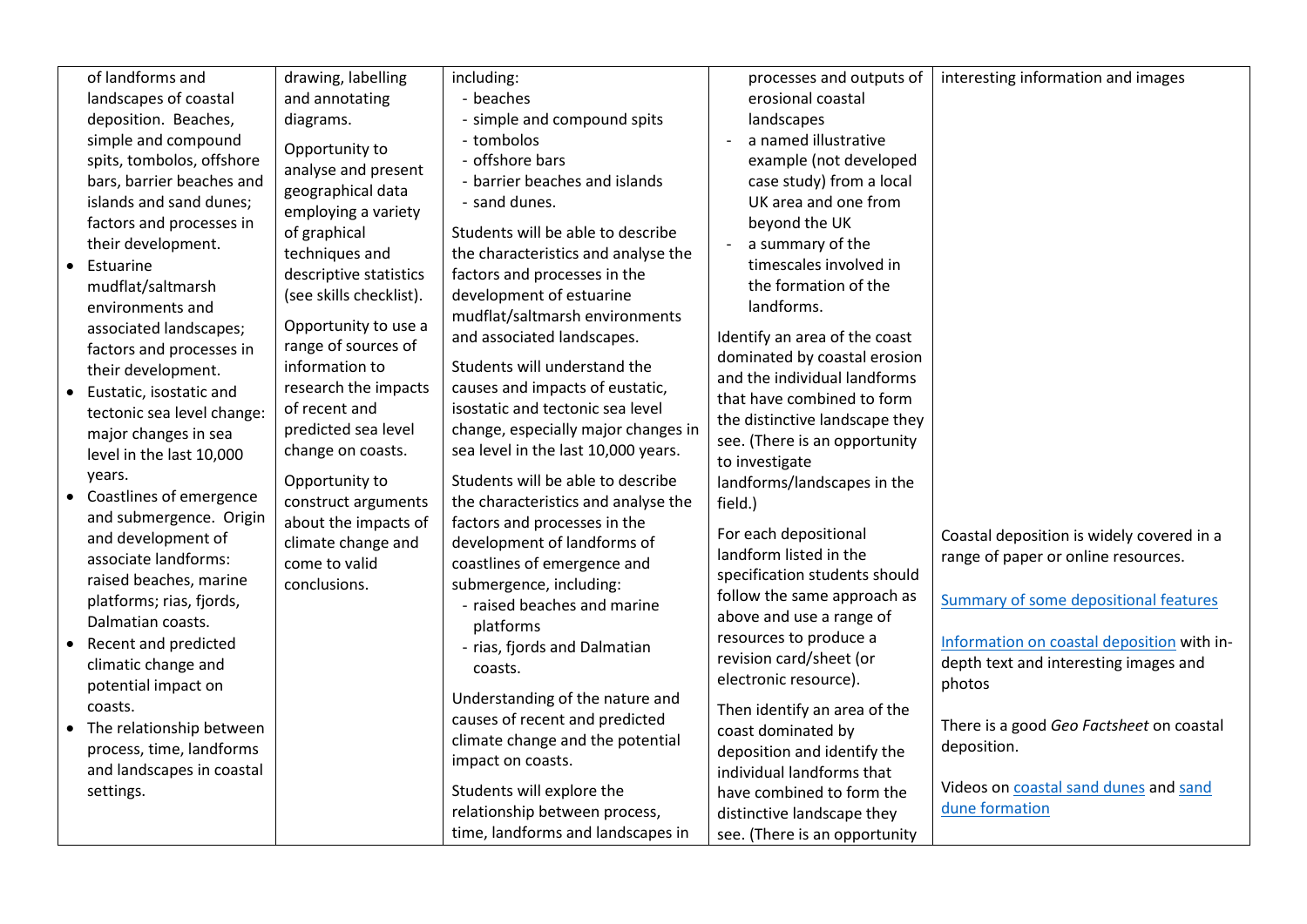| coastal settings. | to investigate                                        |                                              |
|-------------------|-------------------------------------------------------|----------------------------------------------|
|                   | landforms/landscapes in the                           |                                              |
|                   | field).                                               |                                              |
|                   | For each of estuarine                                 | <b>Estuarine mudflats in Pembrokeshire</b>   |
|                   | mudflats and saltmarsh                                |                                              |
|                   | environments students                                 | <b>Background information on mudflats</b>    |
|                   | should follow the same                                |                                              |
|                   | approach as above and use a                           | <b>Summary of saltmarshes</b>                |
|                   | range of resources to                                 |                                              |
|                   | produce a revision                                    | Simple animation illustrating the locational |
|                   | card/sheet (or electronic                             | relationship between mudflats and            |
|                   | resource).                                            | saltmarshes                                  |
|                   |                                                       | Video of estuarine environments in           |
|                   | A named illustrative example                          | Cardigan Bay in west Wales                   |
|                   | (not developed case study)                            |                                              |
|                   | from a local UK area and one                          | Estuarine environment beyond the UK:         |
|                   | from beyond the UK - identify                         | saltmarshes in the USA                       |
|                   | an area of mudflats and                               |                                              |
|                   | saltmarsh and identify the                            | Videos giving aerial views of estuarine      |
|                   | individual features that have<br>combined to form the | mudflat and salt marsh landscapes at         |
|                   |                                                       | Morecambe Bay.                               |
|                   | distinctive landscape they                            |                                              |
|                   | see.                                                  |                                              |
|                   | Opportunities to assess all                           |                                              |
|                   | aspects with a full range of                          |                                              |
|                   | exam style questions,                                 |                                              |
|                   | including peer assessment.                            | Summary of causes of sea level change:       |
|                   | Q&A/group discussion - what                           | good images to explain change and sea        |
|                   | are the reasons for sea level                         | levels through recent geological time        |
|                   | rising and falling? What are                          |                                              |
|                   | the reasons for global and                            | Video animation of sea level change          |
|                   | more localized changes in sea                         | around the British Isles in the last 12,000  |
|                   | level?                                                | years - plays in QuickTime                   |
|                   | Establish full definitions of                         |                                              |
|                   | 'eustatic' and 'Isostatic' sea                        | Summary of coastline features with good      |
|                   | level change, and the role                            | diagrams and images-including emergent       |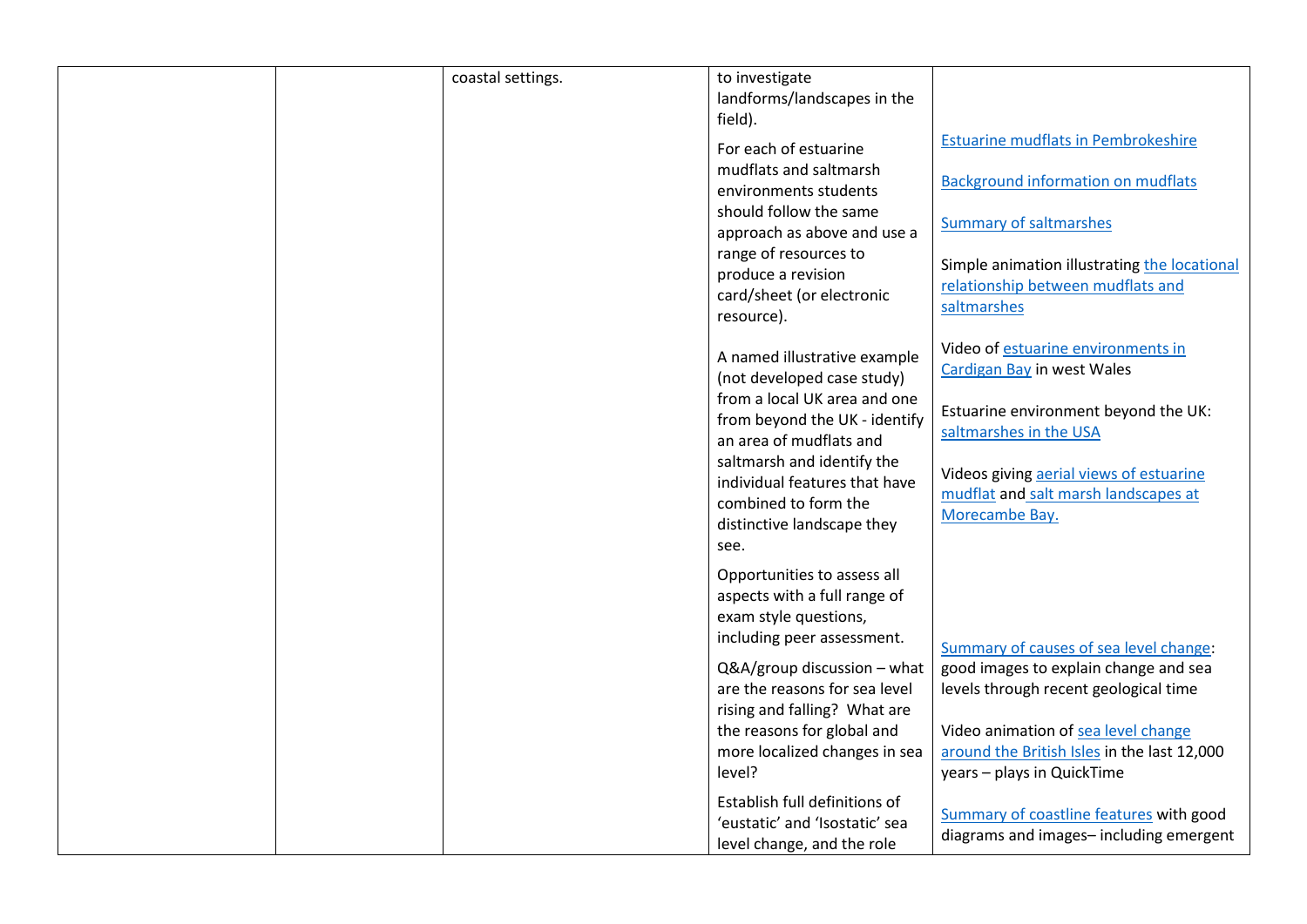| played by tectonic processes.                                                                                                                                                                                                                                        | and submergent features                                                                                                                |
|----------------------------------------------------------------------------------------------------------------------------------------------------------------------------------------------------------------------------------------------------------------------|----------------------------------------------------------------------------------------------------------------------------------------|
| Opportunities to use a range<br>of resources to map and<br>understand changes in sea<br>level throughout the last<br>10,000 years.                                                                                                                                   | Short video about fjords<br>National Geographic encyclopedia entry on<br>fjords                                                        |
| Opportunity to research the<br>British coastline to identify<br>examples of emergent and<br>submergent sections of<br>coast.                                                                                                                                         | Open University video on forming fjords<br>Information on raised beaches/marine<br>terraces.                                           |
| For each submergent and<br>emergent landform listed in<br>the specification follow the<br>same approach as above and<br>use a range of resources to<br>produce a revision<br>card/sheet (or electronic<br>resource).                                                 | WizScience video on marine terraces<br>The Geological Society information on the<br>raised beach at Loch Tarbert                       |
| Then identify an area of the<br>coast dominated by<br>deposition and identify the<br>individual landforms that<br>have combined to form the<br>distinctive landscape they<br>see. (There is an opportunity<br>to investigate landforms/<br>landscapes in the field.) |                                                                                                                                        |
| Opportunity for a group<br>research task - students<br>given/find a range of<br>resources on predicted<br>future sea level rise.<br>Questions could include:<br>- What is the range of                                                                               | <b>Intergovernmental Panel on Climate</b><br>Change (IPCC) videos on climate change:<br>2013 video provides good general<br>background |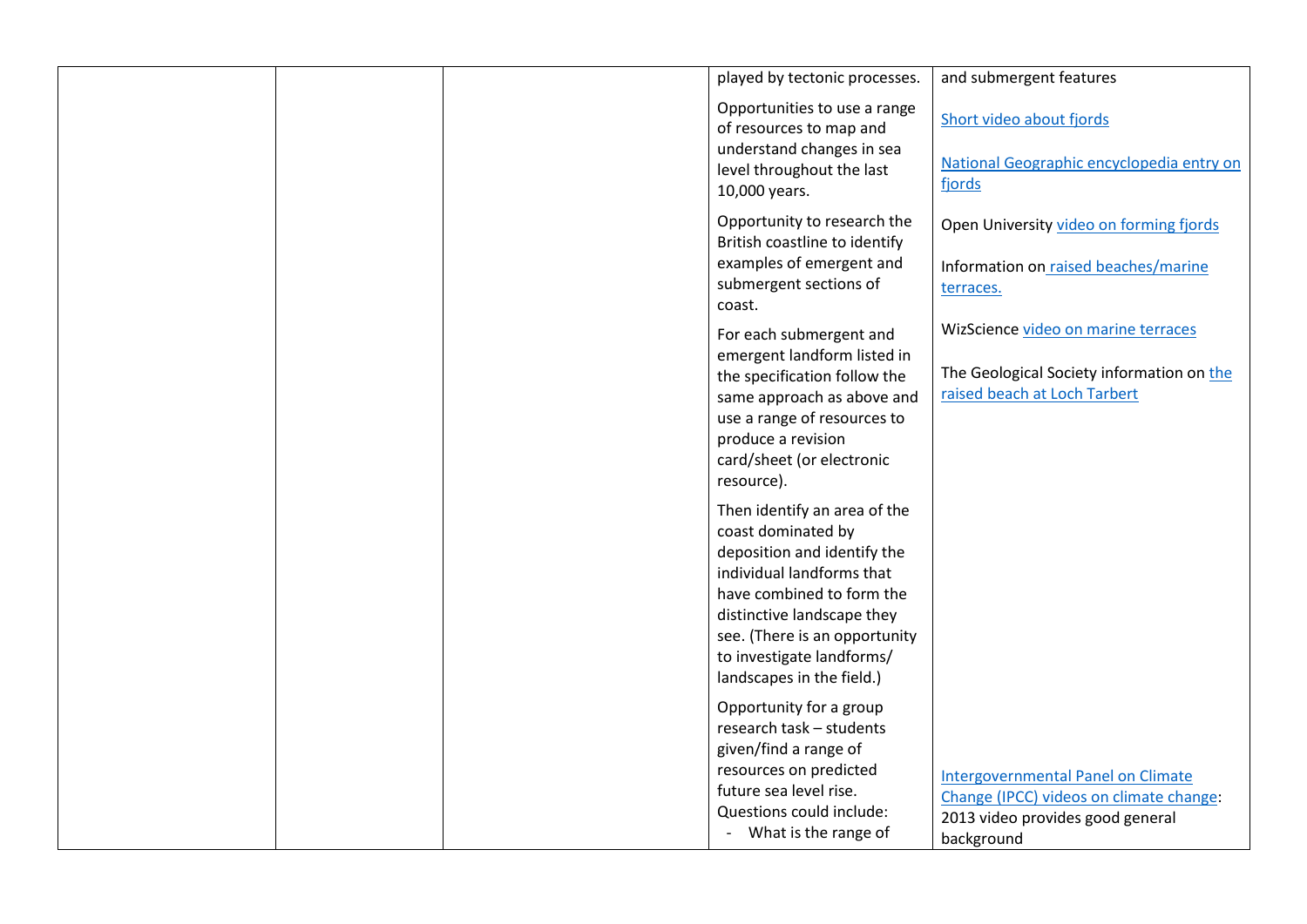|                                                                                                                                                                                                                                                                                                                                                        |                                                                                                                                                                                                                                                                                                                                                 |                                                                                                                                                                                                                                                                                                                                                                                                                                                                                                                 | predicted increase in<br>future sea levels?<br>Why is there uncertainty<br>in future predictions?<br>What will the impacts be<br>$\overline{\phantom{a}}$<br>on coastlines in general?<br>For a specific location<br>$\blacksquare$<br>what will the impact be<br>on the current landforms<br>that combine to form<br>the landscape?<br>A comparison with the<br>$\overline{\phantom{a}}$<br>rates of sea level change<br>in the last 10,000 years.<br>Opportunities to assess all<br>aspects with a full range of<br>exam style questions,<br>including peer assessment. | <b>IPCC</b> presentation on possible impacts of<br>climate change on sea levels<br>Maps of predicted sea level change over<br>the next 20,000 years<br>National Geographic articles on sea level<br>rise and how this will affect climate change<br>talks<br>Coastal impacts of sea level change from<br>the US perspective<br>Detailed information on ocean impacts of<br>climate change and sea level rise.                                                                                                                     |
|--------------------------------------------------------------------------------------------------------------------------------------------------------------------------------------------------------------------------------------------------------------------------------------------------------------------------------------------------------|-------------------------------------------------------------------------------------------------------------------------------------------------------------------------------------------------------------------------------------------------------------------------------------------------------------------------------------------------|-----------------------------------------------------------------------------------------------------------------------------------------------------------------------------------------------------------------------------------------------------------------------------------------------------------------------------------------------------------------------------------------------------------------------------------------------------------------------------------------------------------------|---------------------------------------------------------------------------------------------------------------------------------------------------------------------------------------------------------------------------------------------------------------------------------------------------------------------------------------------------------------------------------------------------------------------------------------------------------------------------------------------------------------------------------------------------------------------------|-----------------------------------------------------------------------------------------------------------------------------------------------------------------------------------------------------------------------------------------------------------------------------------------------------------------------------------------------------------------------------------------------------------------------------------------------------------------------------------------------------------------------------------|
| Weeks 6-7<br><b>Coastal management</b><br>Human intervention in<br>coastal landscapes.<br>• Traditional approaches to<br>coastal flood and erosion<br>risk: hard and soft<br>engineering.<br>• Sustainable approaches<br>to coastal flood risk and<br>coastal erosion<br>management: shoreline<br>management/integrated<br>coastal zone<br>management. | Use of key subject<br>specific and technical<br>terminology.<br>Opportunity to<br>conduct fieldwork to<br>investigate the<br>characteristics and<br>effectiveness of<br>different approaches<br>to coastal<br>management.<br>Online research.<br>Handling primary and<br>secondary sources of<br>data.<br>Construct and<br>interpret a range of | Students will be able to understand<br>why people manage different<br>coastlines in different ways.<br>Students will be able to identify<br>and describe traditional<br>approaches to coastal flood risk<br>and coastal erosion, including:<br>- hard engineering - sea walls;<br>rock armour/rip rap; gabions;<br>revetments; groynes; cliff fixing;<br>offshore reefs; barrages<br>- soft engineering - beach<br>nourishment; dune<br>regeneration; managed retreat;<br>land-use management; 'Do<br>nothing'. | Paired/small group discussion<br>with feedback/snowballing to<br>the group as a whole.<br>Possible questions include:<br>- Why should people<br>manage the coastline?<br>- Why might some stretches<br>of coastline be managed<br>differently?<br>- What techniques could be<br>used to manage different<br>coastlines?<br>Having studied a range of<br>hard and soft engineering<br>strategies (this is well<br>covered in textbooks and                                                                                                                                 | Coastal management, and hard and soft<br>engineering approaches are topics that are<br>well resourced in books and online - a<br>sample of resources below:<br>Fieldwork Studies Council summary of<br>approaches to coastal management<br>strategies and different approaches<br>available, with reference to fieldwork<br>opportunities.<br>Summary article on some coastal<br>management approaches<br>Strategies used along one stretch of<br>coastline at Pevensey Bay in East Sussex<br>Simple video about Pevensey and sea |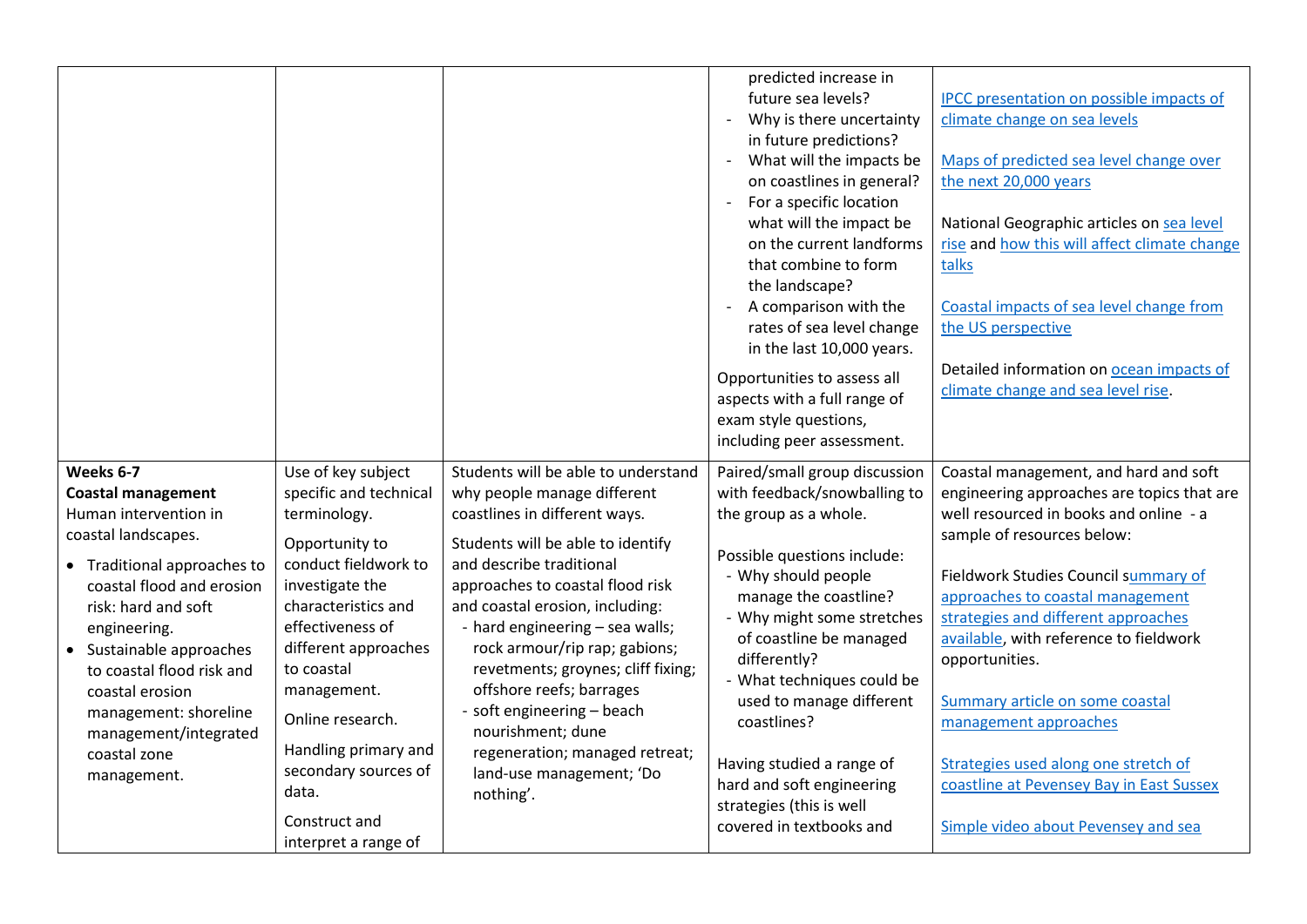| graphical and<br>statistical techniques.<br>To use a range of<br>maps to identify<br>different<br>management<br>approaches.                                                   | online resources), there is an<br>opportunity to develop<br>understanding and illustrate<br>learning by completing a<br>study of a local coastline<br>This could involve fieldwork<br>or be classroom based.                                                                                                                                                                                                                                                                                                                                                                                                                                                                                                                        | defenses                                                                      |
|-------------------------------------------------------------------------------------------------------------------------------------------------------------------------------|-------------------------------------------------------------------------------------------------------------------------------------------------------------------------------------------------------------------------------------------------------------------------------------------------------------------------------------------------------------------------------------------------------------------------------------------------------------------------------------------------------------------------------------------------------------------------------------------------------------------------------------------------------------------------------------------------------------------------------------|-------------------------------------------------------------------------------|
| Opportunity to<br>assess different<br>coastal management<br>approaches,<br>including activities<br>such as cost-benefit<br>analysis etc, and<br>come to valid<br>conclusions. | Activities could include:<br>- finding a map of the area<br>- mapping the extent of<br>different management<br>strategies employed<br>- describing each strategy<br>- explaining how each<br>strategy protects the coast<br>- suggesting why each<br>strategy has been used in<br>each location<br>- If field data is collected,<br>this could be analysed<br>alongside information on<br>costs and benefits etc.<br>Reminder of the definition of<br>'sustainability' and<br>'sustainable development'.<br>As part of the previous<br>exercises, or following them,<br>comment on the<br>sustainability of each of the<br>approaches studied.<br>Opportunity to research<br>sustainable approaches to<br>coastal flood and erosion | <b>Environment Agency information on</b><br><b>Shoreline Management Plans</b> |
|                                                                                                                                                                               | management in the 21st<br>Century, including Shoreline                                                                                                                                                                                                                                                                                                                                                                                                                                                                                                                                                                                                                                                                              |                                                                               |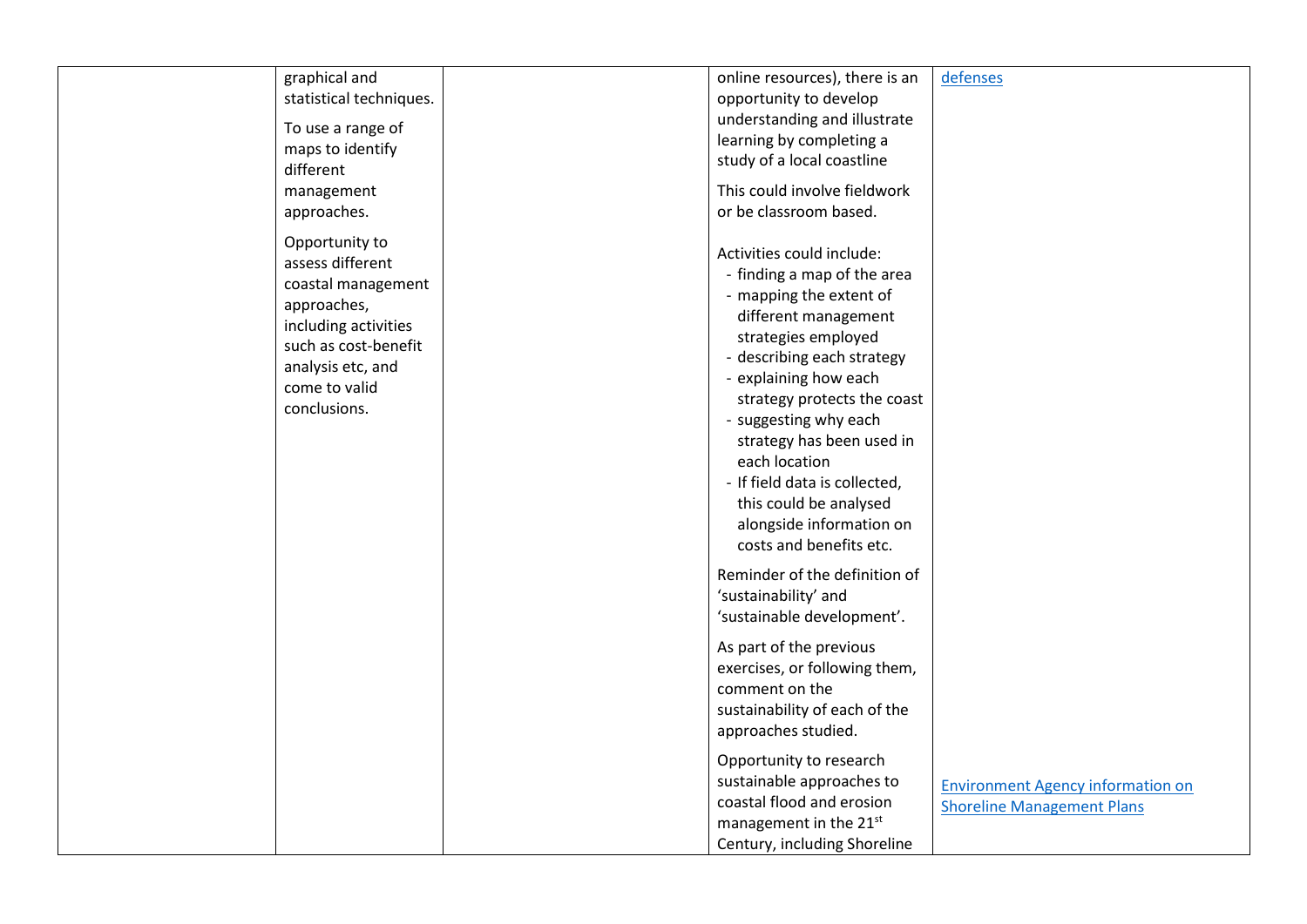| Management Plans. Possible     | UK government information on how the           |
|--------------------------------|------------------------------------------------|
| tasks include:                 | Environment Agency and local councils are      |
| - research the background      | developing shoreline management plans          |
| to SMPs                        | to manage the threat of coastal change         |
| - identify how the British     | What is a Shoreline Management Plan?           |
| coastline is separated into    | It is quite easy to find information about     |
| <b>SMPs</b>                    | each of the SMP areas online like the last     |
| - identify the key aims and    | resource for the Southeast Coastal Group.      |
| features of SMPs               |                                                |
| - produce a mini-illustrative  |                                                |
| example of the features of     |                                                |
| the SMP most local to          |                                                |
| them.                          | 20min interview with Dr. Burbridge from        |
| Opportunity to conduct         | Newcastle University on Integrated Coastal     |
| research into Integrated       | <b>Zone Management</b>                         |
| <b>Coastal Zone Management</b> |                                                |
| (ICZM). Possible questions     | <b>European Commission information on</b>      |
| include:                       | <b>ICZM</b>                                    |
| - What are the origins of      |                                                |
| ICZM?                          | Summary of the importance of ICZM for          |
| - What is the background to    | planning in the UK                             |
| why an integrated coastal      |                                                |
| management is needed?          | <b>European Commission presentation on</b>     |
| - Why is concentrating on      | <b>ICZM</b> and Maritime Spatial Planning with |
| people and economic            | useful summary diagrams                        |
| activity putting pressure      |                                                |
| on coastal environments?       | Summary of the origin of the concept and       |
| - What are the specific        | policies of ICZM                               |
| issues facing coastal          |                                                |
| environments in the            |                                                |
| future?                        |                                                |
| - Who are the stakeholders,    |                                                |
| who should be considered       |                                                |
| when thinking about            |                                                |
| coastal management?            |                                                |
| - How can ICZM be viewed       |                                                |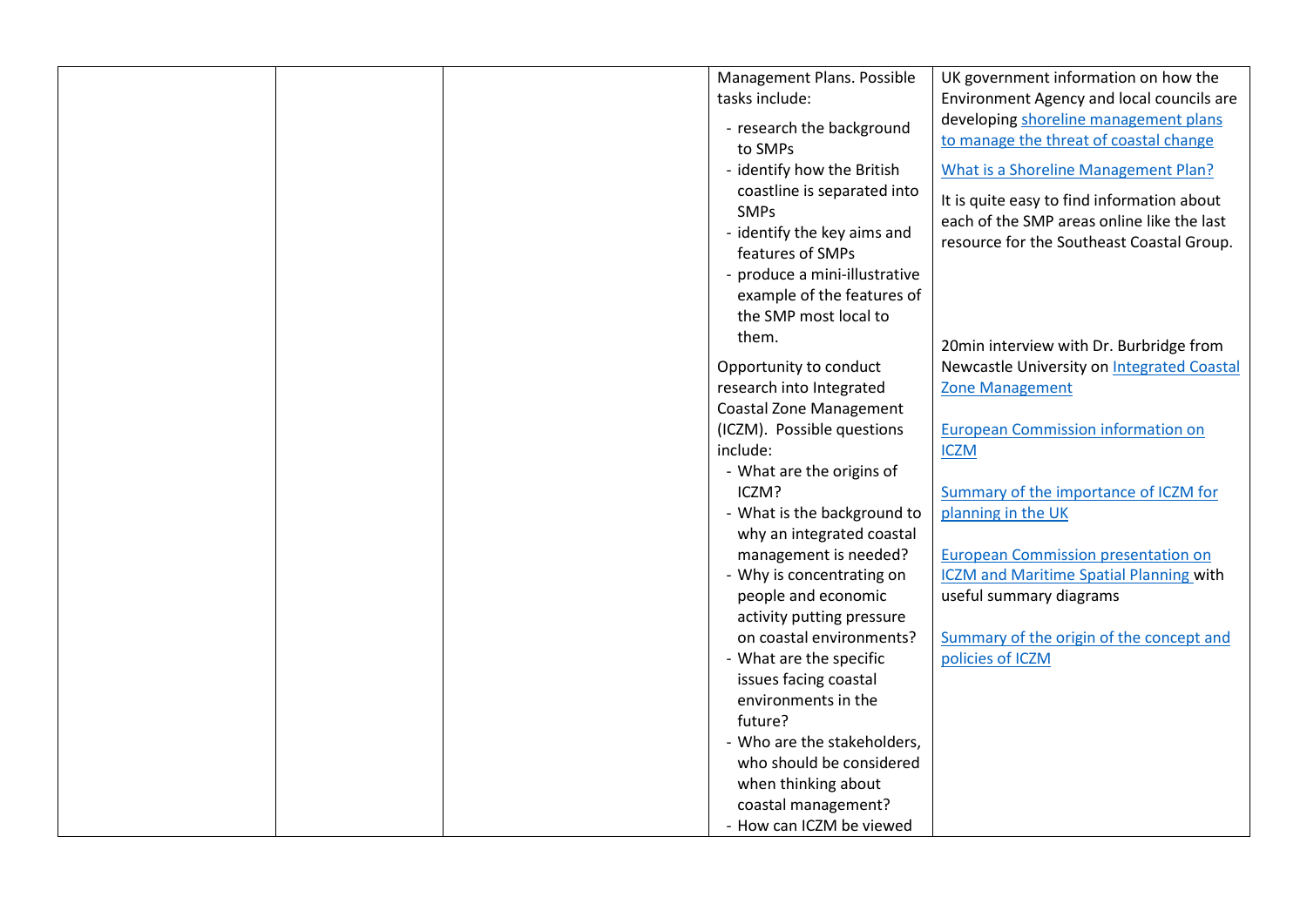|                                                                                                                                                                                                                                                                                                              |                                                                                                                                                                                                                                                                                                                                                                                                                          |                                                                                                                                                                                                                                                                                                                                                                                                                                                                                                                                                                                                                                                                                                                                                                                                                                               | as a cyclical process?                                                                                                                                                                                                                                                                                                                                                                                                                                                                                                                                                                                                                               |                                                                                                                                                                                                                                                                                                                  |
|--------------------------------------------------------------------------------------------------------------------------------------------------------------------------------------------------------------------------------------------------------------------------------------------------------------|--------------------------------------------------------------------------------------------------------------------------------------------------------------------------------------------------------------------------------------------------------------------------------------------------------------------------------------------------------------------------------------------------------------------------|-----------------------------------------------------------------------------------------------------------------------------------------------------------------------------------------------------------------------------------------------------------------------------------------------------------------------------------------------------------------------------------------------------------------------------------------------------------------------------------------------------------------------------------------------------------------------------------------------------------------------------------------------------------------------------------------------------------------------------------------------------------------------------------------------------------------------------------------------|------------------------------------------------------------------------------------------------------------------------------------------------------------------------------------------------------------------------------------------------------------------------------------------------------------------------------------------------------------------------------------------------------------------------------------------------------------------------------------------------------------------------------------------------------------------------------------------------------------------------------------------------------|------------------------------------------------------------------------------------------------------------------------------------------------------------------------------------------------------------------------------------------------------------------------------------------------------------------|
|                                                                                                                                                                                                                                                                                                              |                                                                                                                                                                                                                                                                                                                                                                                                                          |                                                                                                                                                                                                                                                                                                                                                                                                                                                                                                                                                                                                                                                                                                                                                                                                                                               | Opportunity to research the<br>local ICZM plan for a local<br>coastline.                                                                                                                                                                                                                                                                                                                                                                                                                                                                                                                                                                             |                                                                                                                                                                                                                                                                                                                  |
|                                                                                                                                                                                                                                                                                                              |                                                                                                                                                                                                                                                                                                                                                                                                                          |                                                                                                                                                                                                                                                                                                                                                                                                                                                                                                                                                                                                                                                                                                                                                                                                                                               | Opportunities to assess all<br>aspects with a full range of<br>exam style questions,<br>including peer assessment -<br>also skills and fieldwork<br>assessment.                                                                                                                                                                                                                                                                                                                                                                                                                                                                                      |                                                                                                                                                                                                                                                                                                                  |
| Weeks 8-9<br>Case study 1<br>Case study(ies) of coastal<br>environment(s) at a local<br>scale to illustrate and<br>analyse fundamental coastal<br>processes, their landscape<br>outcomes as set out above<br>and engage with field data<br>and challenges represented<br>in their sustainable<br>management. | Collect, analyse and<br>interpret a range of<br>qualitative and<br>quantitative data<br>from a range of<br>primary and<br>secondary sources -<br>this could include<br>discursive/creative<br>material when<br>looking at the<br>experiences of<br>people in place.<br>Present, analyse,<br>draw conclusions and<br>evaluate those<br>findings using a range<br>of geographical<br>techniques (see skills<br>checklist). | Students could either study a local<br>coastal landscape through the use<br>of secondary data sources<br>(including online digital mapping,<br>secondary data, local authority<br>websites and text book resources)<br>or engage first hand or complete<br>fieldwork to collect primary data,<br>or a combination of both.<br>The aims of such work are to:<br>- illustrate how the coastal<br>landscape is distinctive and is<br>the unique combination of the<br>processes and environmental<br>characteristics that created it at<br>a local scale<br>- to investigate and understand<br>how the combination of local<br>coastal processes and landscape<br>features present specific<br>challenges for sustainable<br>management.<br>If students complete a fieldwork<br>investigation, they will be able to<br>follow through a complete | An opportunity to create a<br>'virtual fieldwork<br>investigation' and provide a<br>range of data relating to a<br>local coastal environment for<br>students to investigate and<br>address the themes of the<br>enquiry.<br>Or, an opportunity for<br>students to conduct a short<br>fieldwork enquiry of a local<br>coastal environment to<br>investigate the main themes<br>of the lesson. Students could<br>write-up a mini-fieldwork<br>enquiry to act as a case study<br>of a local coastal<br>environment.<br>(This could feed into the<br>completion of coursework for<br>the Non-examination<br>assessment element of the<br>specification). | Many of the accompanying textbooks will<br>have illustrative examples of possible<br>coastal fieldwork opportunities and other<br>guidance may be found below.<br>RGS guidance on coastal investigation<br>RGS guidance on fieldwork techniques<br><b>Field Studies Council guidance on coastal</b><br>fieldwork |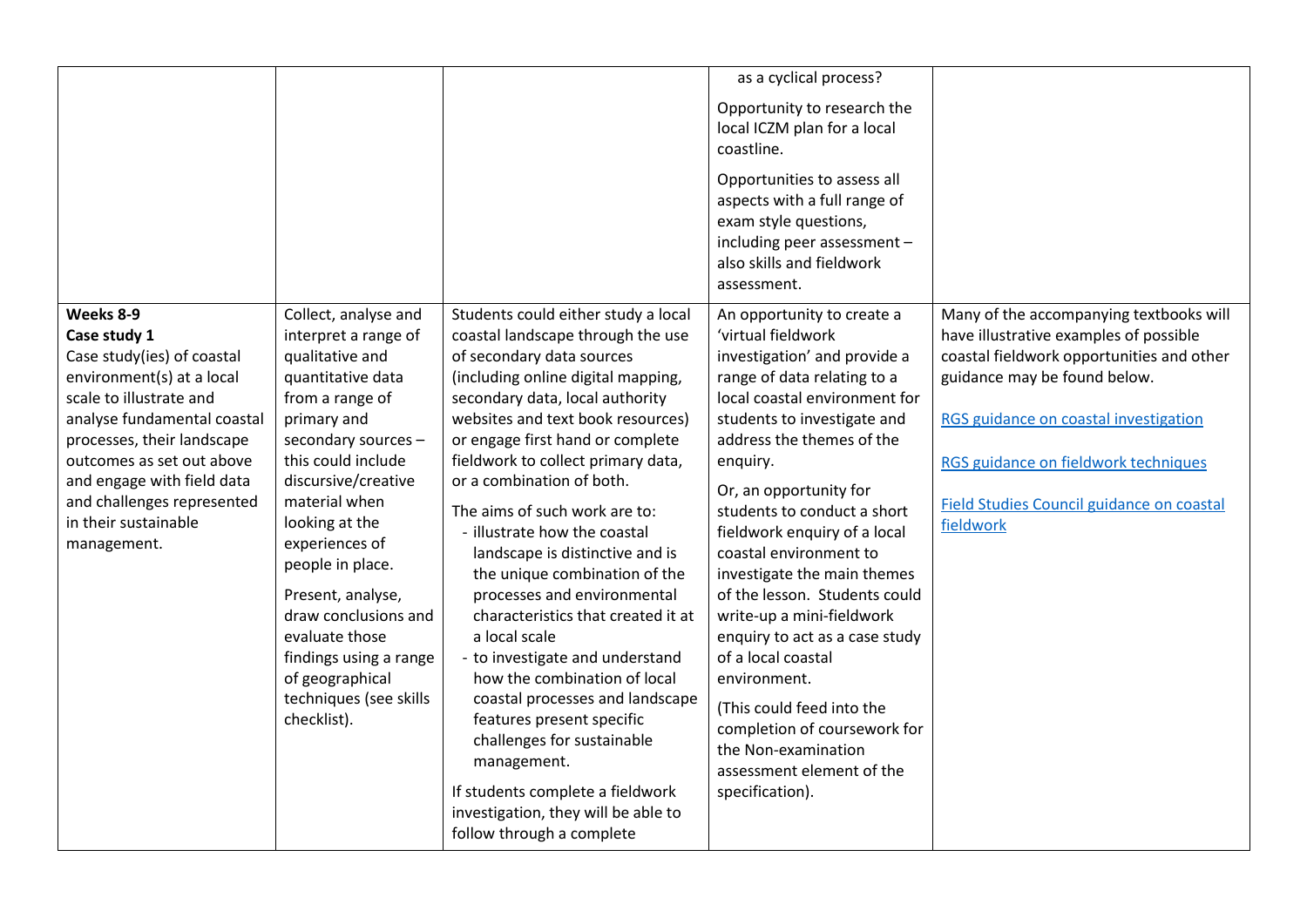| Case study 2<br>Case study of a contrasting<br>coastal landscape beyond<br>the UK to illustrate and<br>analyse how it presents risks<br>and opportunities for human<br>occupation and<br>development and evaluate<br>human responses of<br>resilience, mitigation and<br>adaption. | Collect, analyse and<br>interpret a range of<br>qualitative and<br>quantitative data<br>from a range of<br>primary and<br>secondary sources -<br>this could include<br>discursive/creative<br>material when<br>looking at the<br>experiences of<br>people in place. | geographical investigation and<br>route to enquiry.<br>This example is based on an<br>investigation of the Sundarbans<br>region of Bangladesh.<br>Students will be able to describe,<br>analyse and evaluate a range of<br>themes relating to how the human<br>population of the Sundarbans<br>interacts with their coastal<br>landscape, including:<br>an understanding of the<br>coastal processes that<br>combined to create this<br>unique coastal landscape<br>the challenges and risks of<br>living in the Sundarbans<br>the opportunities offered by<br>living in the Sundarbans<br>the human response to the<br>challenges of the Sundarbans,<br>including strategies aimed at<br>resilience, mitigation and<br>adaptation<br>the potential for possible<br>sustainable development in | Opportunity for individual,<br>paired or group research<br>task, using a range of textual,<br>digital or audiovisual<br>resources. Findings could be<br>shared in traditional<br>classroom approaches or<br>shared through a VLE on a<br>blog for example.<br>For a more active learning<br>approach students could<br>research from the point of<br>view of different<br>stakeholders. Feedback<br>could then take the form of a<br>debate/roleplay or<br>construction of SWOT<br>analysis in groups etc. | Information is readily available about the<br>Sundarbans, but a selection is given below:<br>Overview information of the Sundarbans<br>Welcome to the Sundarbans<br><b>Encylopedia of Earth</b><br>US Aid information on the environment<br>and global climate change |
|------------------------------------------------------------------------------------------------------------------------------------------------------------------------------------------------------------------------------------------------------------------------------------|---------------------------------------------------------------------------------------------------------------------------------------------------------------------------------------------------------------------------------------------------------------------|------------------------------------------------------------------------------------------------------------------------------------------------------------------------------------------------------------------------------------------------------------------------------------------------------------------------------------------------------------------------------------------------------------------------------------------------------------------------------------------------------------------------------------------------------------------------------------------------------------------------------------------------------------------------------------------------------------------------------------------------------------------------------------------------|------------------------------------------------------------------------------------------------------------------------------------------------------------------------------------------------------------------------------------------------------------------------------------------------------------------------------------------------------------------------------------------------------------------------------------------------------------------------------------------------------------|-----------------------------------------------------------------------------------------------------------------------------------------------------------------------------------------------------------------------------------------------------------------------|
|                                                                                                                                                                                                                                                                                    |                                                                                                                                                                                                                                                                     | the future for the people of<br>the Sundarbans.                                                                                                                                                                                                                                                                                                                                                                                                                                                                                                                                                                                                                                                                                                                                                |                                                                                                                                                                                                                                                                                                                                                                                                                                                                                                            |                                                                                                                                                                                                                                                                       |